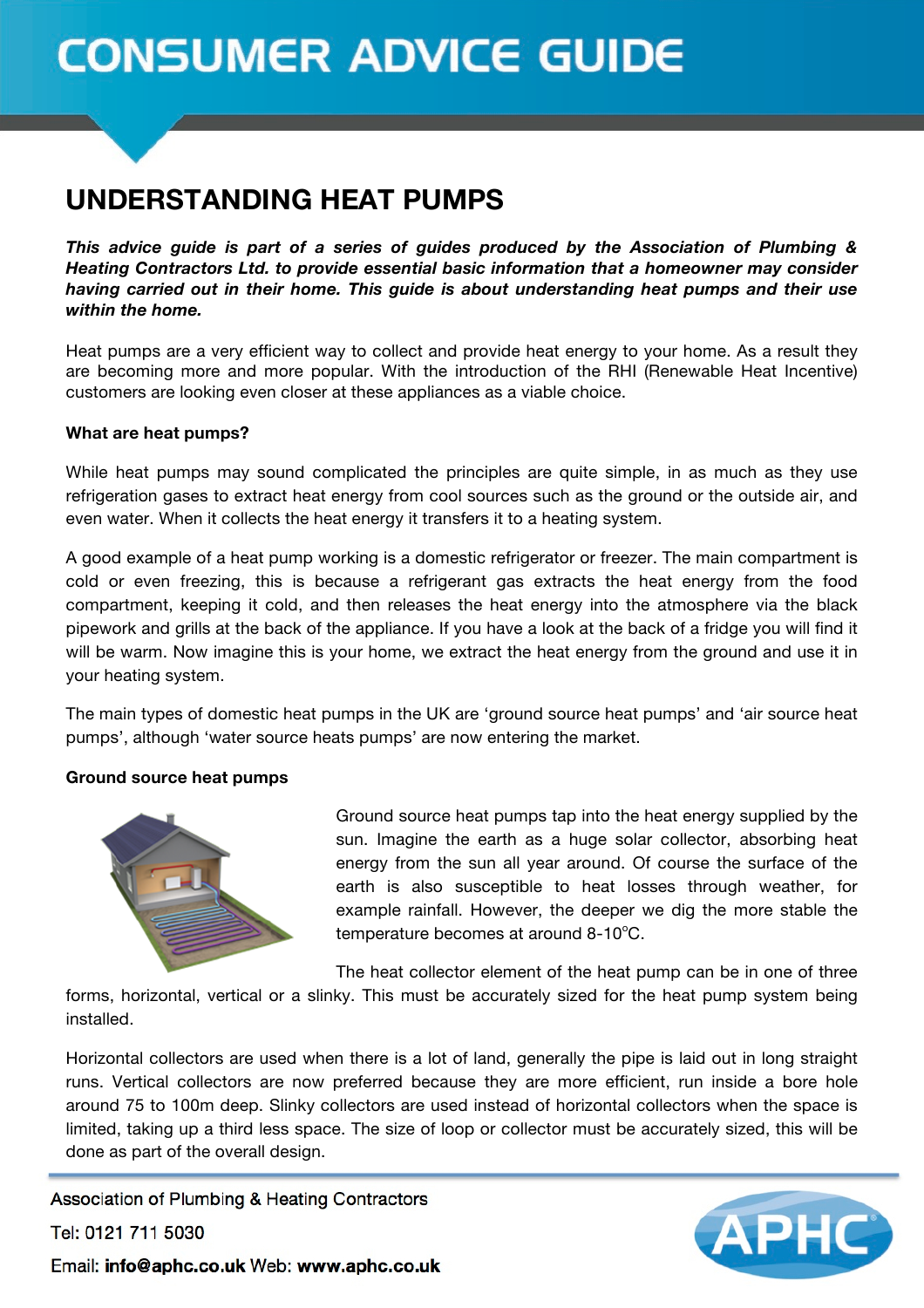#### **Air source heat pumps**



Air source heat pumps work on a similar principle to ground source heat pumps, however, this time the heat pump uses the outside air, to absorb heat and transfer it to the building. One big advantage of these types of heat pumps over ground source heat pumps is the lower installation cost due to the air source heat pump not needing ground loops and trenches or bore holes.

#### **Are heat pumps suitable?**

There are considerable advantages to installing heat pumps and in some cases they will save you a considerable amount of money and reduce the overall emissions produced and released into the atmosphere by a boiler.

However, there are still some considerations to be thought through before looking further.

The first has to be the availability of outside room or space. A ground source heat pump using pipework laid in the ground will require a considerable amount of space to be effective; consider whether drilling a bore hole is possible and it may be that you can only decide this after a survey has been conducted. An air source heat pump will need to be mounted on a wall or be free standing on the ground with sufficient clean air around it.

The next consideration concerns your home. **You must make sure that your property is well insulated before fitting any renewable technology for heating your home.** This will include cavity wall insulation and double or triple glazing windows and doors, along with draft excluders.

Finally, the heating system you want to use and the fuel currently available will have a bearing on the effectiveness and suitability of a heat pump. For example, heat pumps work extremely well and save more money when replacing a solid fuel boiler in a property with underfloor heating. Therefore it may not actually be advantageous to install one if you already have a highly efficient mains gas boiler with a traditional wet central heating system. A qualified installer will be able to advise you after conducting a survey.

#### **In summery**

Heat pumps are a very efficient way to heat a home, they could save you money on your heating and hot water running costs. But, heat pumps should not simply be considered a straight alternative to a boiler. Careful design and survey work should be undertaken to decide if a heat pump is the right piece of equipment to install for your home.

#### **About APHC**

**APHC is the trade body for the plumbing and heating industry in England and Wales. APHC members are qualified and professional businesses who are committed to high standards of workmanship and high levels of customer service. Only those plumbing and heating businesses that have passed our quality assurance criteria are accepted as members, giving you the consumer peace of mind.**

Association of Plumbing & Heating Contractors

Tel: 0121 711 5030



Email: info@aphc.co.uk Web: www.aphc.co.uk